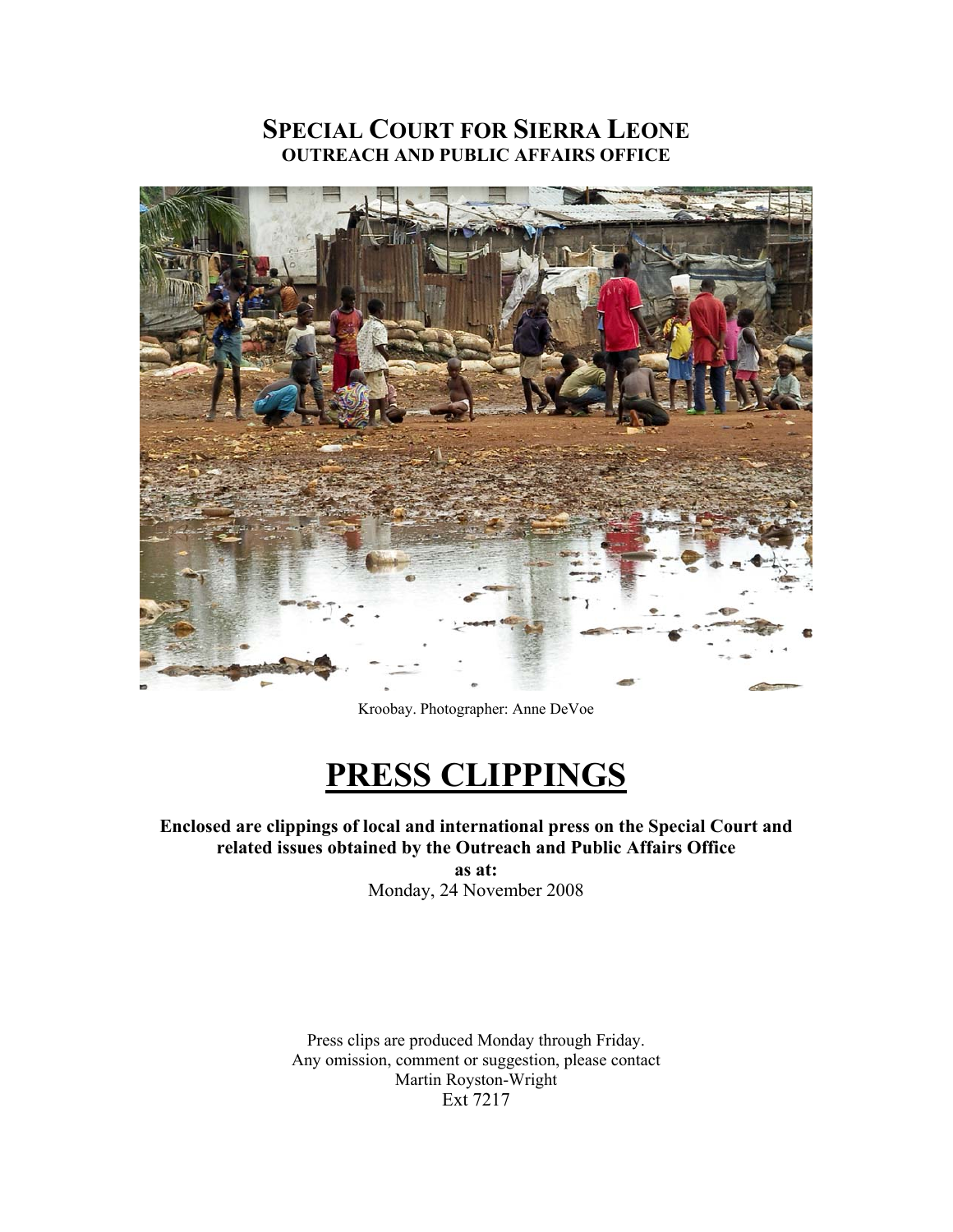| <b>Local News</b>                                                                   |              |
|-------------------------------------------------------------------------------------|--------------|
| Justice A. Raja N. Fernando Passes Away / SCSL                                      | Page 3       |
| <b>International News</b>                                                           |              |
| SC Judge Passes Away / The Sunday Times                                             | Page 4       |
| Cross-Examination of Expert Witness TF1-358 Continues / Charlestaylortrial.org      | Pages 5-7    |
| Ex-child Soldiers in Africa Launch UN Network to Help Other Kids / Associated Press | Page 8       |
| UNMIL Public Information Office Complete Media Summaries / UNMIL                    | Pages $9-10$ |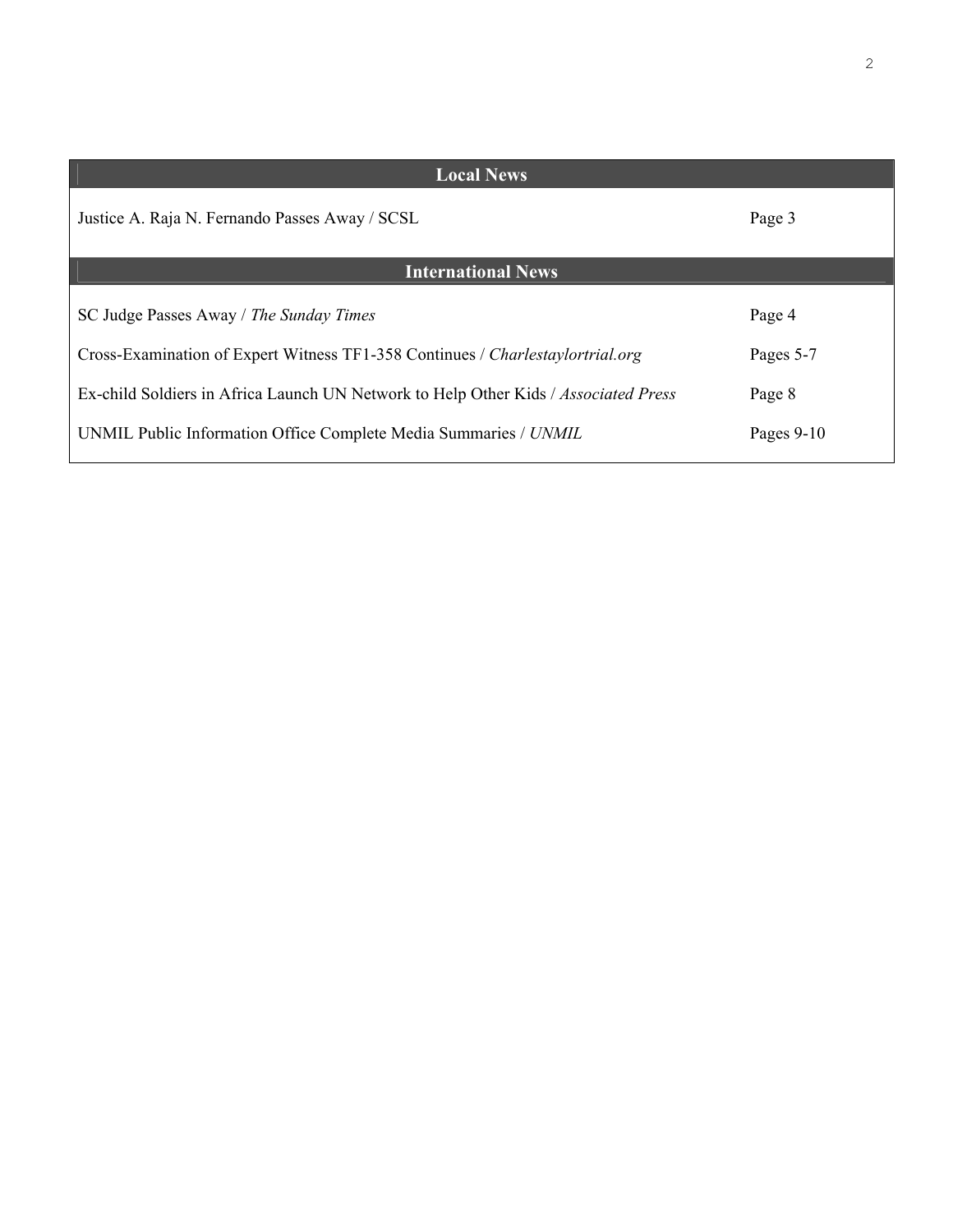

# **Special Court for Sierra Leone**

# **PRESS RELEASE Freetown, Sierra Leone, 24 November 2008**

# **Justice A. Raja N. Fernando Passes Away**



Justice A. Raja N. Fernando, a Judge of the Appeals Chamber and former President of the Special Court for Sierra Leone, passed away Saturday in Colombo, Sri Lanka after a short illness.

Special Court President Justice Renate Winter has expressed condolences on behalf of the Special Court Judges and staff to Justice Fernando's family. She praised Justice Fernando as an outstanding colleague and a good friend.

"On behalf of the Judges and the staff of the Special Court, I wish to express our deep regret on the death of Justice Fernando," Justice Winter said. "By his presence on the Appeals Chamber he helped to strengthen the Special Court and to enrich the jurisprudence of international criminal law."

"He served with great distinction, competence and efficiency, and always with complete modesty. He was not only an exceptional colleague, but also a genuine friend to each of the Appeals Chamber Judges," Justice Winter added.

Justice Fernando had served as a judge in Sri Lanka since 1992, and had been appointed as a Judge of the Supreme Court. From 1995 to 1996 he served as Director of Public Prosecutions in Belize. 1995 to 1996 Prior to 1992 he served as Senior State Counsel in the Attorney-General's Department in Sri Lanka, and as Judge Advocate of the Sri Lanka Navy at the rank of Commodore.

Justice Fernando was sworn in as a Justice of the Special Court on 10 March 2004. In May 2005 he was elected to a one-year term as Presiding Judge of the Appeals Chamber and President of the Special Court.

#### #END

The Special Court is an independent tribunal established jointly by the United Nations and the Government of Sierra Leone. It is mandated to bring to justice those who bear the greatest responsibility for atrocities committed in Sierra Leone after 30 November 1996.

#### INFORMATION FOR MEDIA - NOT FOR ADVERTISING

Produced by the Outreach and Public Affairs Office Special Court for Sierra Leone Mobile: 232 76 655732 Email: SCSL-pressoffice@un.org

Visit our website at www.sc-sl.org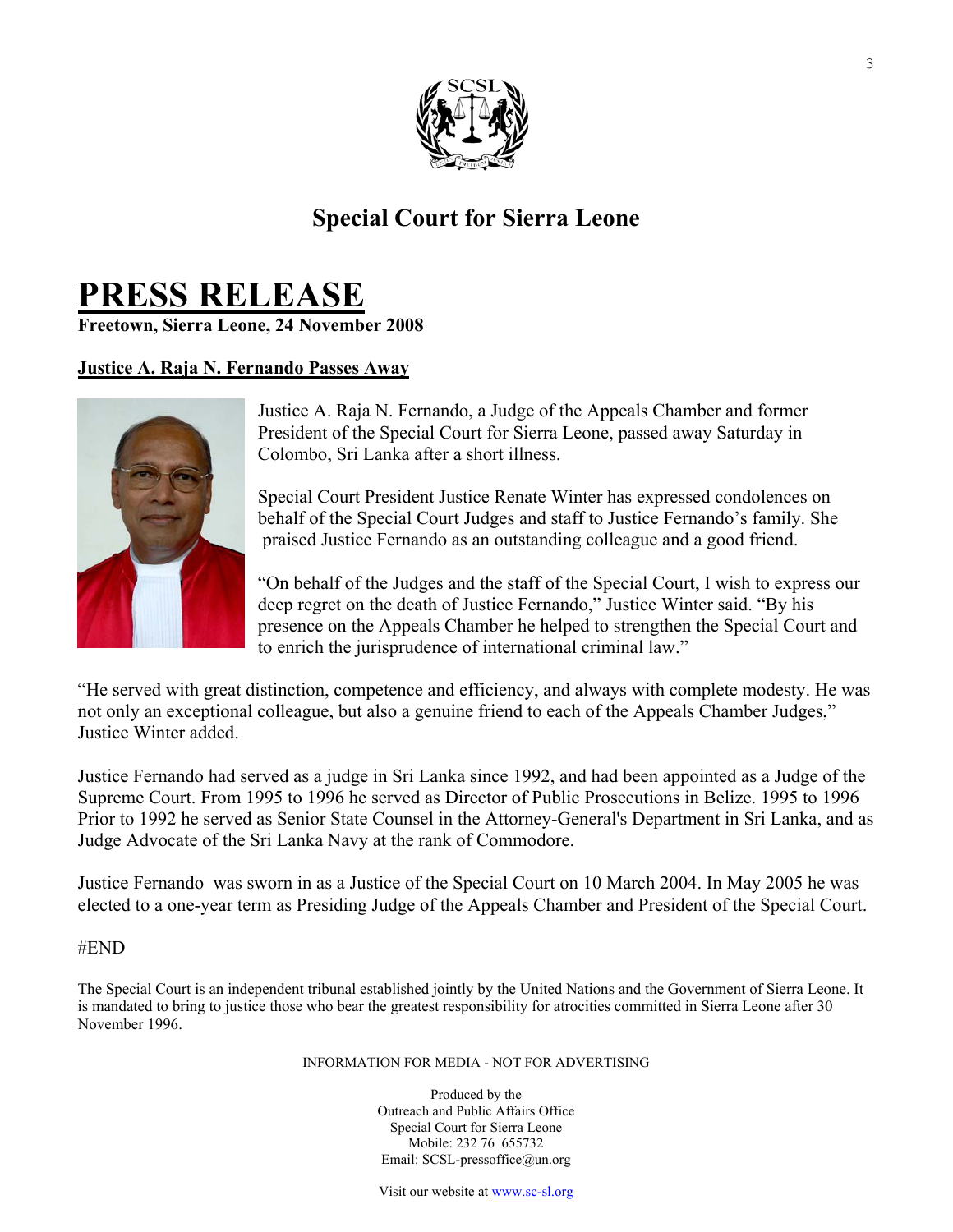# The Sunday Times Saturday, 22 November 2008 http://www.sundaytimes.lk/081123/News/sundaytimesnews

Supreme Court Judge A. Raja N. Fernando passed away yesterday. He was 63. Hailing from Divulapitiya, Justice Raja Fernando was educated at St. Anne's College, Kurunegala and St. Joseph's College, Colombo.

He joined the Attorney General's Department in 1976 as State Counsel. While serving as a State Counsel he became a volunteer in the Sri Lanka Navy.

He was also appointed as the president of the Special Court established by the UN and the Government of Sierra Leone for the prosecution of Charles Taylor, who was indicted for war crimes (in Africa), stemming from Sierra Leone's 1991-2002 civil war.



The cortege leaves his Divulapitiya residence at 3.00 p.m. tomorrow. Burial will take place at the Divulapitiya Church cemetery.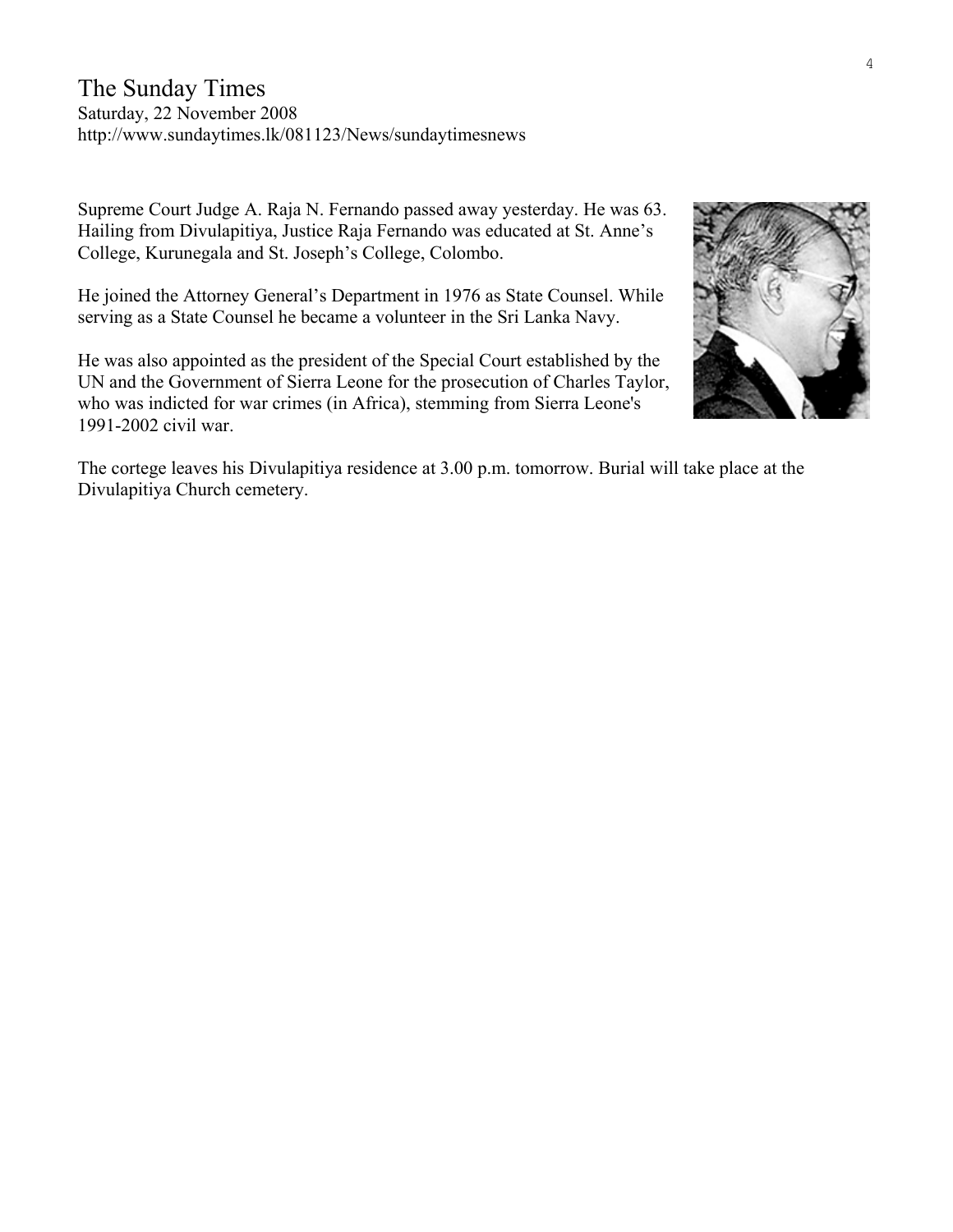# Charlestaylortrial.oeg Friday, 21 November 2008

# **Mid-Morning Session: Cross-Examination of Expert Witness TF1-358 Continues**

12:00pm: Court resumed in open session and defence counsel Terry Munyard continued the crossexamination of Expert Witness TF1-358. Counsel asked some questions relating to the witness's description of the rebels, the chances of patients being injured by other fighting forces and the January 1999 invasion of Freetown.

## **Description of Rebels and Gun Shots**

Defence counsel referenced the witness's statement made in May 2007 that some of the attackers could have been soldiers who were dressed in civilian clothes. He asked the witness whether his patients could have told him the same thing. The witness responded that his patients' descriptions of rebels were not limited to the kinds of attires they wore but also based on the way they behaved and what they said. He agreed with counsel that he also said victims referred to their attackers as soldiers during the junta period in 1997. He, however, said that only minority of patients could have said some attackers were soldiers. In his earlier statements, the witness referred to rebels as insurgents and members of the RUF. Defence counsel put it to witness that only recently, he said rebels were members of RUF and NPFL. Counsel asked the witness whether he thought the NPFL was still in existence in 1997. The witness said that to the best of his knowledge, that was the case. Counsel asked the witness to describe the situation in Liberia in 1997. The witness said that there was a civil war there but cant say when the war came to an end.

Counsel also referenced the witness's statement that patients who came from the Aberdeen and Murray Town areas told him that they were injured by ECOMOG shells. Counsel asked the witness how many patients approximately could have told him so. The witness responded that he cannot say the exact amount of patients. He said that he had his doubts as to whether it was true that patients were victims of ECOMOG shells. He said that is why he used the phrase that "patients claimed." Counsel disagreed with the witness. He said that he does not think that the patients were hit by ECOMOG shells.

Counsel referenced the witness's statement when he said that after treating the patients, he would know the history of their cases and that while some were hit by strong bullets, some were victims of ECOMOG shells. The witness responded that he wanted to make a distinction between high and low velocity weapons. He said that for some of the patients, based on the kinds of injuries that they had, he could tell they were victims of low velocity bullets and that their wounds could not have been as a result of ECOMOG shellings from a long distance.

## **January 1999 Attacks on Freetown**

The witness said that sometime in late 1998, the international medical NGO he worked with stopped bringing patients from up country and told him to stop piling stocks as rebels were planning to enter Freetown. He said that when rebels eventually entered the capital on January 6, 1999, he received a phone call and after about 2 to 3 hours, he heard shellings and saw smoke in the air. Counsel asked him what he was doing during the intervening 2 to 3 hours when he received the phone call and heard shellings and saw smoke in the air. He said he was busy making phone calls to various people. He said that he later started seeing rebels in black attires advancing on the capital. Counsel asked him whether he saw any rebels in military fatigue but the witness said no. Counsel asked him whether he heard of SAJ Musa and in what capacity. The witness said he heard of him and that he was part of the NPRC which took over power in 1992. Counsel asked him whether he had heard of the STF but he said no.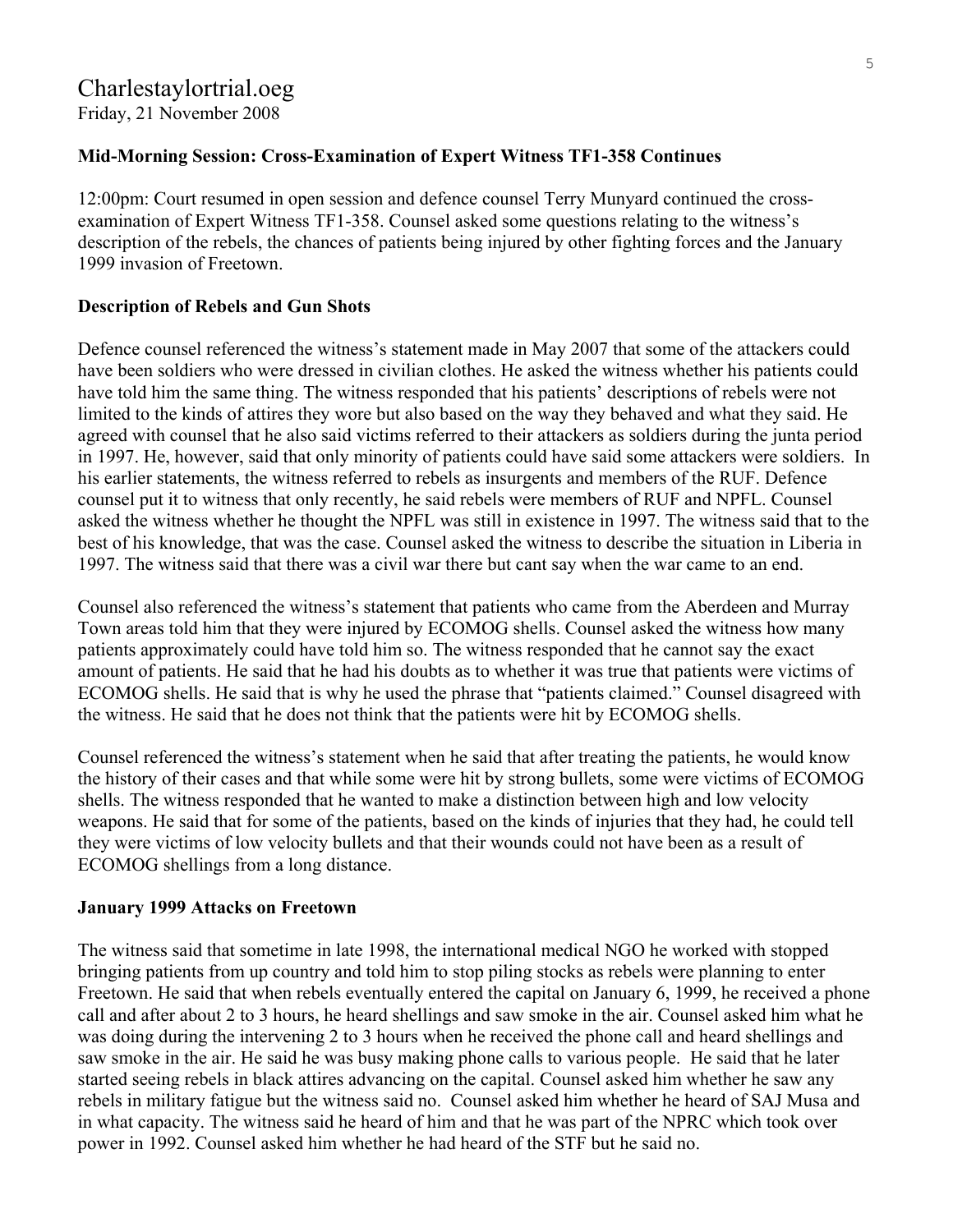Counsel referenced the witness statement made in May 2007 that after the military coup in 1992, things improved for soldiers in the country. The witness agreed with counsel saying that since he was working with an institution providing medical care for wounded soldiers, he saw less of them being brought for medical attention after the coup in 1992. Counsel asked the witness whether he had said that from 1991 to 1996, he had only provided medical care for soldiers and not civilians. The witness said that he was misquoted because he also catered for civilians but not for war related injuries. Counsel asked the witness why he did not correct that portion of the statement as well when he made his clarifications. The witness said that it was also an oversight.

# **Recent Meeting with Special Court Staff**

Counsel asked the witness where he was about two weeks ago and the witness said that he was in Sierra Leone. He said that he was seen by SCSL staff and had a clarification session with them. Counsel put it to the witness that he also did not use that session to correct portions of his statement where he was misquoted. Counsel put it to the witness that all the oversights he claims were in his statement when he made clarifications were things that he had said and knew of them when he made his clarifications.

Court adjourned 30 minutes ahead of normal time as the judges had administrative matters to attend to.

Morning Session: Cross-Examination of Expert Witness TF1-358 Continues

10:00am: Court resumed in open session and defence counsel Mr. Terry Munyard continued the crossexamination of Expert Witness TF1-358. During the said cross-examination, defence counsel sought to establish several inconsistencies in the witness's prior statements as well as establishing that the witness only mentioned the presence of Liberian fighters among the rebel forces when it became apparent that he was going to testify against Charles Taylor.

# **Presence of Liberians among Rebel Forces**

Defence counsel sought to know whether the witness had said in his earlier statements in 2004 and 2007 that his patients told him many of their assailants were people with Liberian speaking accents. Counsel told the witness that he made corrections to his 2004 statements in 2007 and still did not mention the issue of Liberian speaking people being part of the rebel forces. The witness responded that during those interviews, no questions were asked related to that issue. Counsel pointed out to the witness that at a latter stage, which was very recent to him testifying before the court, he volunteered the information without being asked about it. The witness said that he did not consider it necessary when he was not asked about it but later volunteered the information when it came to his mind. Defence counsel put it to the witness that he only said so when he was put up to it recently and that if his patients indeed told him so, he would have said it a long time ago. The witness disagreed with counsel.

# **2007 Interview Notes**

The witness's interview notes of 2007 stated that he used to go to Cannaught Hospital on a daily basis. Counsel asked the witness whether that was an accurate record. The witness responded that he was misquoted. Counsel also told the witness that in his statement about seeing rebel forces at Cannaught Hospital, he said he saw a guard at the gate who happened to be somebody that he taught at an institution in Liberia. Counsel further said that he did not mention in the statement that he saw groups of rebels with Liberian speaking accents. The witness responded that he told the investigators so but that it was not recorded. The witness further said that it might be the case that he omitted certain minor details since he could not remember everything at the time he was interviewed.

Counsel asked the witness whether he knew the reason for which he was interviewed in 2007. The witness said that he was told he would be an expert witness at the trials before the Special Court but was not told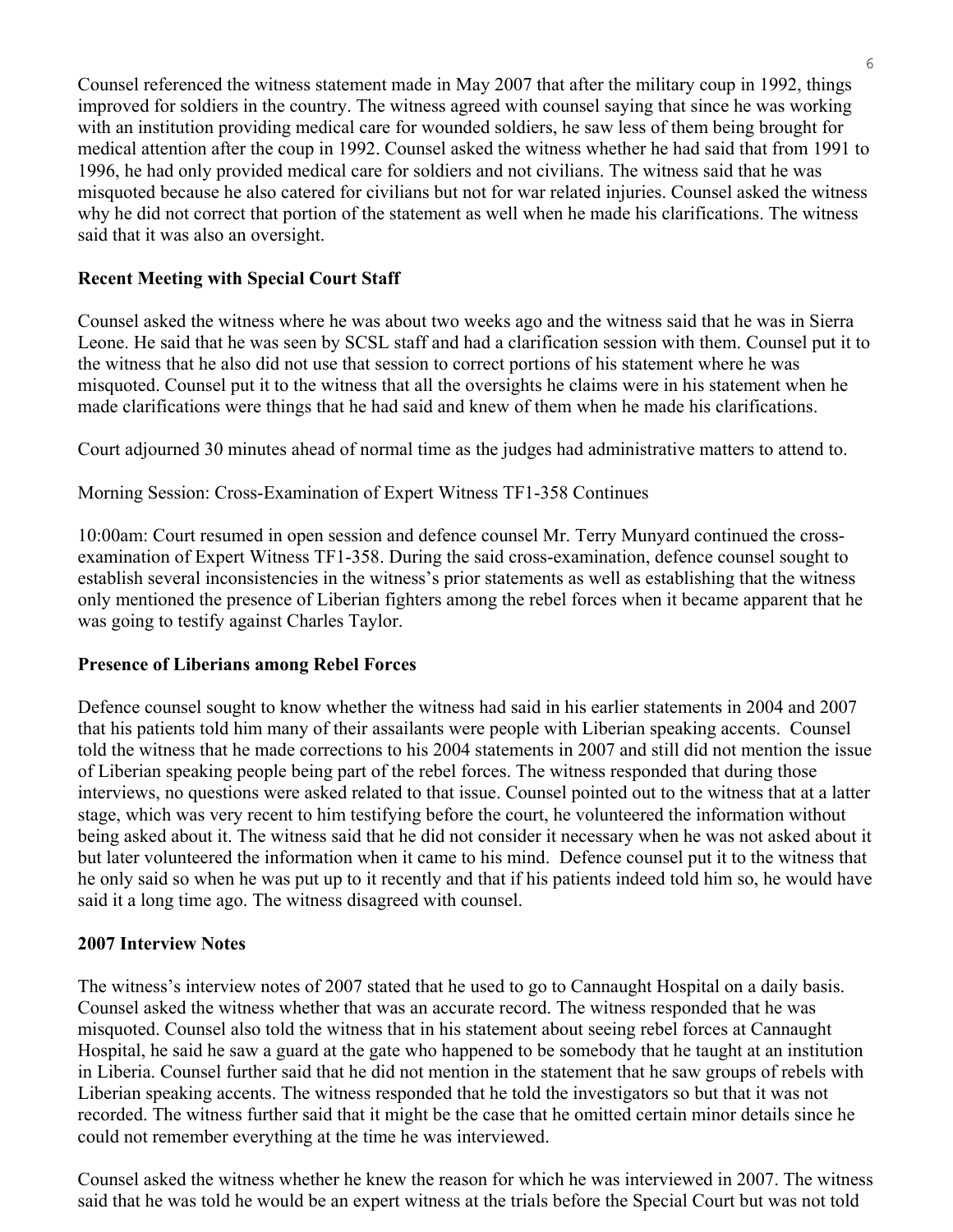the person against whom he would testify. He said that he was only told sometime last year that he would be testifying against Mr. Taylor. Defence counsel put it to the witness that when he was interviewed in 2007, he knew he would be testifying against Mr. Taylor. The witness disagreed with counsel. Counsel submitted the witness's signed declaration that all he had said in his statements were correct to the best of his knowledge and belief. Counsel asked the witness to tell the court why he didn't make amendments to the statements before signing the declaration. The witness said he probably oversighted certain things when he went through his statement. The witness said that when investigators obtained statements from him, they would make a recap of the statement on a daily basis before moving forward. When asked whether he had a recollection of the interview notes read to him before he signed his declaration, he said that the statements were not read to him but handed over to him so he could read them on his own.

Defence counsel went through several portions of the witness's statement and indexes under the photographs that were identified. In one of the photos, the records indicate that an amputated adult male was the witness's patient instead of the amputated toddler as stated by the witness during examination. The witness responded that those records were wrongly put and that it was an oversight on his part not to have corrected them. He further said that the indexes on photographs 45, 46, 47 and 48 that they were taken in 1999 were wrongly recorded. When asked whether he read through any of the statements before he signed the declaration, the witness responded that he just scanned through them very quickly. Counsel also referenced portions of the statement in distinguishing among photographs where he said that those handed over to him were taken by the minister of information himself. The witness again said that the records were wrongly put and that the investigators probably put it that way to refer to the minister's organization.

# **Clarification Interviews of August 18 and 19, 2008.**

Counsel pointed out that the witness had clarification interviews on the dates specified above and asked the witness whether he read through those clarification statements. The witness responded that the statements were handed over to him on August 28, 2008 but he only scanned through them very quickly. Defence asked the witness whether he took the declaration seriously by just reading through the statements quickly. The witness said that he did take the declaration seriously.

## **Mention of Liberian Involvement in Witness's Statements**

Defence counsel asked the witness whether he knew at the time of his last interview that he was going to testify against Mr. Taylor when he mentioned the involvement of Liberian forces among the rebels. The witness said he just amplified things that he had said earlier.

Counsel asked the witness whether he has been following the Taylor trial in the news. The witness said he has seen shots of it on TV on a few occasions but has not been paying keen attention to it. He said he has been very busy to even listen to BBC's Focus on Africa. Defence counsel put it to the witness that like many other witnesses, he only spoke of Liberian involvement when he was coming to testify against Mr. Taylor. The witness responded that he probably did not mention the Liberian involvement in his previous interviews because the focus of those interviews were on the patients he treated and not Liberian involvement. Counsel asked the witness whether it is a case that he cannot recall the things he said in his statements but the witness disagreed with counsel. Counsel questioned the witness about his definition of rebels as ragtag boys. He asked the witness whether kamajors were also in the same category but the witness said that kamajors were different from rebels.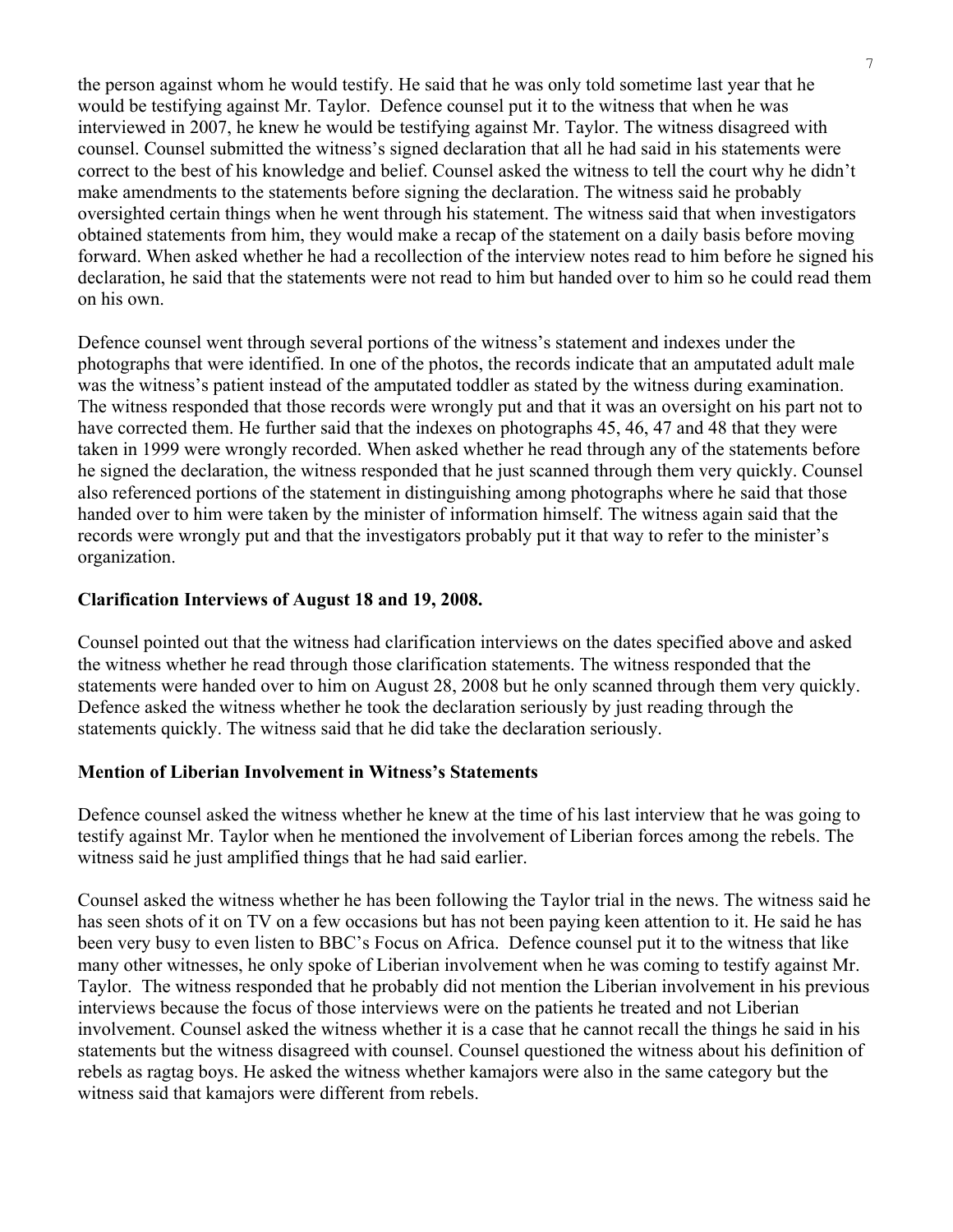# **Ex-child soldiers in Africa launch UN network to help other kids**

# By JOHN HEILPRIN

UNITED NATIONS - Three former child soldiers from Africa announced the launch of a new U.N. backed advocacy group Thursday to help other kids escape and heal from war.

The three survivors, all in their 20's and living in the U.S., say the group aims to create a global network of young people like themselves who can get rehabilitated with the help of education. "The key was discovering I could do other things than just fight," said Ishmael Beah, who wrote a bestselling memoir about being pressed into service in his native Sierra Leone's civil war at age 13. "I learned to use my mind."

Beah, who also is a UNICEF's advocate for children affected by war, will lead the new U.N.-backed "knowledge-based advocacy group" against the use of child soldiers. He fought for almost three years before UNICEF rescued him.

The U.N. says the number of child soldiers around the world is estimated at 250,000. Grace Akallo said becoming a child soldier taught her to "kill or be killed." She recalled being taken into captivity for seven months as a teenager, along with 139 other girls snatched from her school, by a rebel group in northern Uganda that forced them to fight against the Uganda government.

Kon Kelei, the third former child soldier, said he was taken into a camp in southern Sudan when he was just 5 years old and told that it was school.

"An AK-47 is not meant for a kid. It's not meant for a human being, let alone a kid," he said. "Rehabilitation is actually what made me who I am and what I'm talking about today." Radhika Coomaraswamy, the top U.N. envoy on children and armed conflict, said the group and their stories could serve as examples of "the power of resilience."

In February, she told the U.N. Security Council that 58 groups in 13 countries still recruit and use child soldiers and that children in several countries are also killed, maimed, abducted and raped and denied access to humanitarian groups.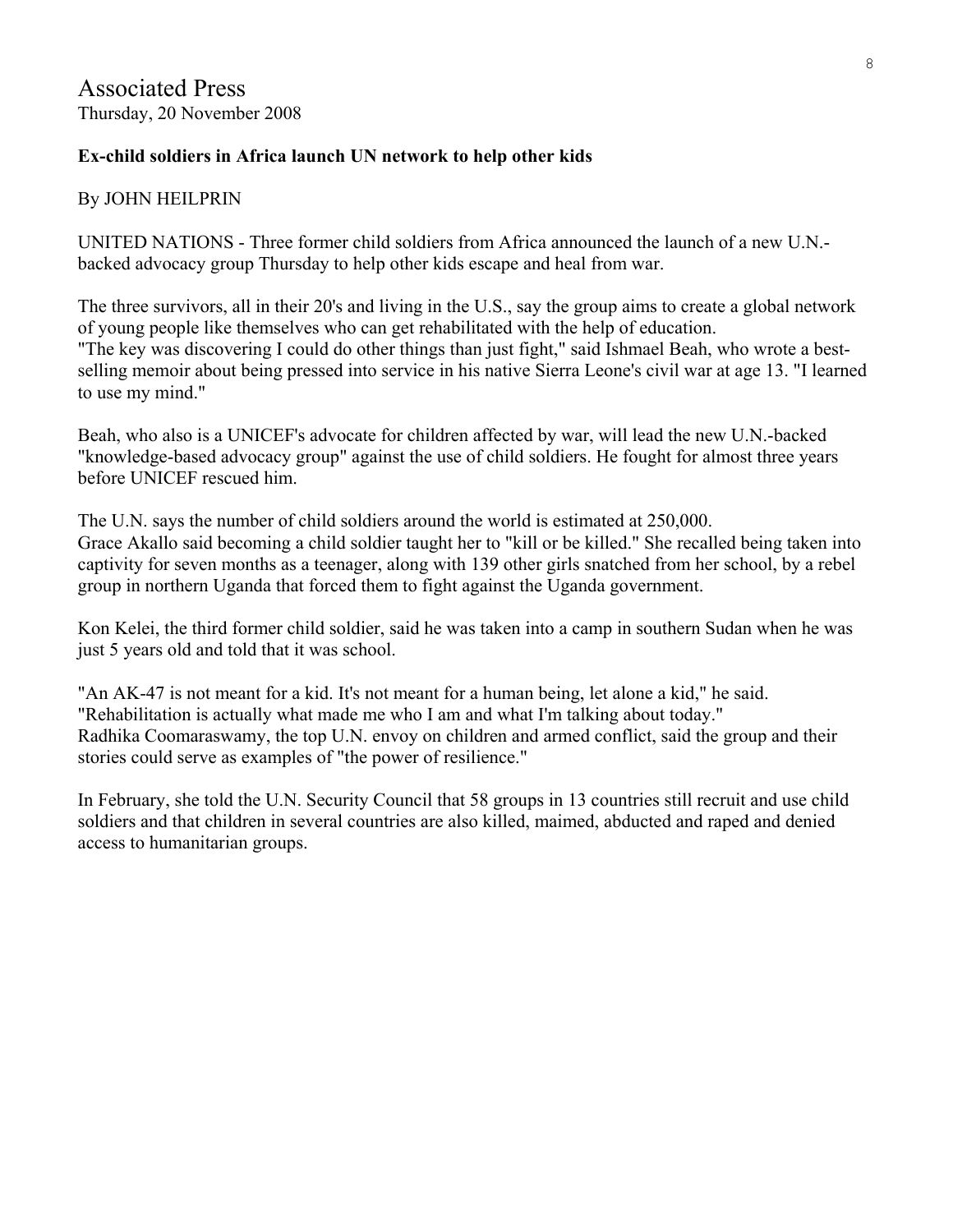# **United Nations Nations Unies**

United Nations Mission in Liberia (UNMIL)

# **UNMIL Public Information Office Complete Media Summaries 21 November 2008**

*[The media summaries and press clips do not necessarily represent the views of UNMIL.]*

# **Newspaper Summary**

## **Former Taylor Associate Denies Committing Atrocities**

(The Inquirer, New Democrat, Public Agenda)

- Testifying at the ongoing Truth and Reconciliation of Liberia (TRC) public hearings a former deputy director of police in the regime of President Charles Taylor denied ever committing atrocities during the civil conflict.
- Representative Saah Gbollie told commissioners of the TRC to direct inquiries into alleged atrocities of the defunct National Patriotic Front of Liberia (NPFL) to detained former President, Charles Taylor presently facing trial for war crimes in The Hague.
- The New Democrat reports that during his denial, Representative Gbollie threw invectives at Commissioner John Stewart.
- Meanwhile, Commissioner Stewart has vowed never to attend the ongoing public hearings saying the leadership of the TRC has refused to warn witnesses against unruly behavior before the body.
- Under the theme: "Understanding the Conflict Through its Principal Events and Actors," the ongoing hearings are addressing the root causes of the conflict, including its military and political dimensions.

#### **Press Union of Liberia Gives Chief Justice 48-Hour Ultimatum**

(Heritage, The Inquirer, Daily Observer, Public Agenda)

- The Press Union of Liberia (PUL) has given Chief Justice Johnnie Lewis a 48-hour ultimatum to return the camera which he confiscated Thursday from journalist Sando Moore of the Daily Observer or face the wrath of the media.
- In an interview, PUL President, George Barpeen also requested an apology alleging that the Chief Justice Lewis is in the constant habit of intimidating journalists during their reportorial duties.
- The Chief Justice yesterday ordered the seizure of the camera for allegedly photographing him.

#### **Court Begins Jury Selection in Detained Senator's Case**

(The News, Daily Observer, Heritage)

- The selection of a 15-man empanelled jury to hear the murder case involving Margibi Senator, Roland Kaine and 14 others began yesterday a the Temple of Justice in Monrovia.
- During Thursday's proceedings at Criminal Court "B" five out of the 15 jurors were selected with the balance 10 to be selected at a later date.
- Senator Kaine is charged with murder for his alleged involvement in the killing of 14 men during a farmland dispute in Kolleh Town, Timor District.
- Two other bodies were discovered in the river where the killings took place while 16 other persons are still said to be unaccounted for.

## **Criminal Court "C" Reschedules Economic Sabotage Case**

(News, Democrat)

- Criminal Court "C" has rescheduled the economic sabotage case involving former Transitional Chairman, Gyude Bryant and four others for next week.
- The court's decision comes after both the Defense and Prosecuting lawyers cancelled submissions and resistance during Thursday's hearings.